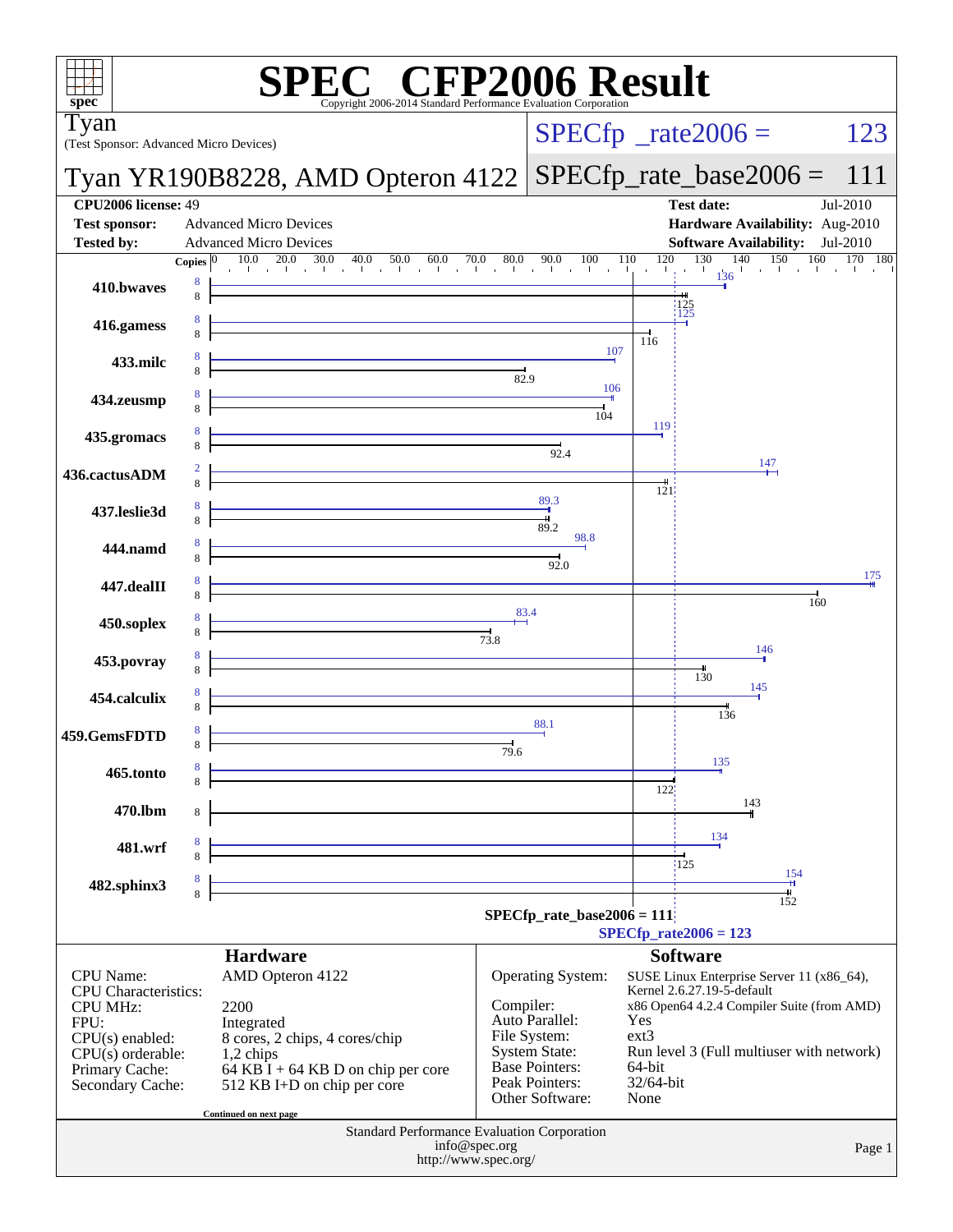| $spec^*$                                  |               |                                                                |                      | <b>SPEC CFP2006 Result</b>                        |       |                      |              |                          |                |              |                               |              |                                             |              |
|-------------------------------------------|---------------|----------------------------------------------------------------|----------------------|---------------------------------------------------|-------|----------------------|--------------|--------------------------|----------------|--------------|-------------------------------|--------------|---------------------------------------------|--------------|
| Tyan                                      |               |                                                                |                      |                                                   |       |                      |              |                          |                |              | $SPECfp\_rate2006 =$          |              |                                             | 123          |
| (Test Sponsor: Advanced Micro Devices)    |               |                                                                |                      |                                                   |       |                      |              |                          |                |              |                               |              |                                             | 111          |
| Tyan YR190B8228, AMD Opteron 4122         |               |                                                                |                      |                                                   |       |                      |              |                          |                |              | $SPECfp_rate\_base2006 =$     |              |                                             |              |
| CPU2006 license: 49                       |               |                                                                |                      |                                                   |       |                      |              |                          |                |              | <b>Test date:</b>             |              |                                             | Jul-2010     |
| <b>Test sponsor:</b><br><b>Tested by:</b> |               | <b>Advanced Micro Devices</b><br><b>Advanced Micro Devices</b> |                      |                                                   |       |                      |              |                          |                |              | <b>Software Availability:</b> |              | Hardware Availability: Aug-2010<br>Jul-2010 |              |
| L3 Cache:                                 |               |                                                                |                      | $6 MB I+D$ on chip per chip                       |       |                      |              |                          |                |              |                               |              |                                             |              |
| Other Cache:                              |               | None                                                           |                      |                                                   |       |                      |              |                          |                |              |                               |              |                                             |              |
| Memory:<br>Disk Subsystem:                |               |                                                                | 1 x 128 GB SATA SSD, | 32 GB (4 x 8 GB, DDR3-1333, CL9, Reg, Dual Rank)  |       |                      |              |                          |                |              |                               |              |                                             |              |
| Other Hardware:                           |               |                                                                |                      | Western Digital SiliconEdge Blue SSC-D0128SC-2100 |       |                      |              |                          |                |              |                               |              |                                             |              |
|                                           |               | None                                                           |                      |                                                   |       |                      |              |                          |                |              |                               |              |                                             |              |
|                                           |               |                                                                |                      |                                                   |       | <b>Results Table</b> |              |                          |                |              |                               |              |                                             |              |
|                                           |               |                                                                |                      | <b>Base</b>                                       |       |                      |              |                          |                |              | <b>Peak</b>                   |              |                                             |              |
| <b>Benchmark</b>                          | <b>Copies</b> | Seconds                                                        | Ratio                | <b>Seconds</b>                                    | Ratio | <b>Seconds</b>       | <b>Ratio</b> | <b>Copies</b>            | <b>Seconds</b> | <b>Ratio</b> | <b>Seconds</b>                | <b>Ratio</b> | <b>Seconds</b>                              | <b>Ratio</b> |
| 410.bwayes                                | 8             | 874                                                            | 124                  | 865                                               | 126   | 867                  | 125          | 8                        | 803            | 135          | 801                           | 136          | 800                                         | 136          |
| 416.gamess                                | 8             | 1351                                                           | 116                  | 1353                                              | 116   | 1354                 | 116          | 8                        | 1246           | 126          | 1248                          | 125          | 1248                                        | 125          |
| $433$ .milc                               | 8             | 886                                                            | 82.9                 | 886                                               | 82.9  | 885                  | 83.0         | 8                        | 689            | 107          | 688                           | 107          | 688                                         | 107          |
| 434.zeusmp                                | 8             | 703                                                            | 104                  | 701                                               | 104   | 701                  | 104          | 8                        | 686            | 106          | 687                           | 106          | 689                                         | 106          |
| 435.gromacs                               | 8             | 618                                                            | 92.4                 | 618                                               | 92.5  | 618                  | 92.4         | 8                        | 480            | <b>119</b>   | 479                           | 119          | 480                                         | 119          |
| 436.cactusADM                             | 8             | 798                                                            | 120                  | 793                                               | 121   | 793                  | 121          | $\overline{\mathcal{L}}$ | 160            | 150          | 163                           | 147          | 163                                         | 147          |
| 437.leslie3d                              | 8             | 843                                                            | 89.2                 | 843                                               | 89.2  | 849                  | 88.6         | 8                        | 843            | 89.2         | 842                           | 89.3         | 839                                         | 89.6         |
| 444.namd                                  | 8             | 697                                                            | 92.1                 | 698                                               | 92.0  | 698                  | 92.0         | 8                        | 649            | 98.8         | 649                           | 98.9         | 649                                         | 98.8         |
| 447.dealII                                | 8             | 571                                                            | 160                  | 571                                               | 160   | 572                  | 160          | 8                        | 526            | 174          | 522                           | 175          | 524                                         | 175          |
| 450.soplex                                | 8             | 904                                                            | 73.8                 | 904                                               | 73.8  | 903                  | 73.9         | 8                        | 831            | 80.3         | 800                           | 83.4         | 800                                         | 83.4         |
| 453.povray                                | 8             | 326                                                            | 130                  | 328                                               | 130   | 327                  | 130          | 8                        | 291            | 146          | 291                           | 146          | 292                                         | 146          |
| 454.calculix                              | 8             | 485                                                            | 136                  | 484                                               | 136   | 484                  | 136          | 8                        | 456            | 145          | 456                           | 145          | 456                                         | 145          |
| 459.GemsFDTD                              | 8             | 1066                                                           | 79.6                 | 1067                                              | 79.6  | 1064                 | 79.7         | 8                        | 963            | 88.1         | 965                           | 87.9         | 963                                         | 88.1         |
| 465.tonto                                 | 8             | 645                                                            | 122                  | 642                                               | 123   | 644                  | 122          | 8                        | 584            | 135          | 586                           | 134          | 584                                         | 135          |
| 470.1bm                                   | 8             | 768                                                            | 143                  | 769                                               | 143   | 772                  | 142          | 8                        | 768            | 143          | 769                           | 143          | 772                                         | 142          |
| 481.wrf                                   | 8             | 715                                                            | 125                  | 716                                               | 125   | 714                  | 125          | 8                        | 665            | 134          | 666                           | 134          | 666                                         | 134          |
| 482.sphinx3                               | 8             | 1025                                                           | 152                  | 1023                                              | 152   | 1019                 | 153          | 8                        | 1018           | 153          | 1013                          | 154          | 1012                                        | 154          |
|                                           |               |                                                                |                      |                                                   |       |                      |              |                          |                |              |                               |              |                                             |              |

Results appear in the [order in which they were run.](http://www.spec.org/auto/cpu2006/Docs/result-fields.html#RunOrder) Bold underlined text [indicates a median measurement.](http://www.spec.org/auto/cpu2006/Docs/result-fields.html#Median)

#### **[Submit Notes](http://www.spec.org/auto/cpu2006/Docs/result-fields.html#SubmitNotes)**

The config file option 'submit' was used. 'numactl' was used to bind copies to the cores. See the configuration file for details.

#### **[Operating System Notes](http://www.spec.org/auto/cpu2006/Docs/result-fields.html#OperatingSystemNotes)**

'ulimit -s unlimited' was used to set environment stack size 'ulimit -l 2097152' was used to set environment locked pages in memory limit

Set vm/nr\_hugepages=7168 in /etc/sysctl.conf mount -t hugetlbfs nodev /mnt/hugepages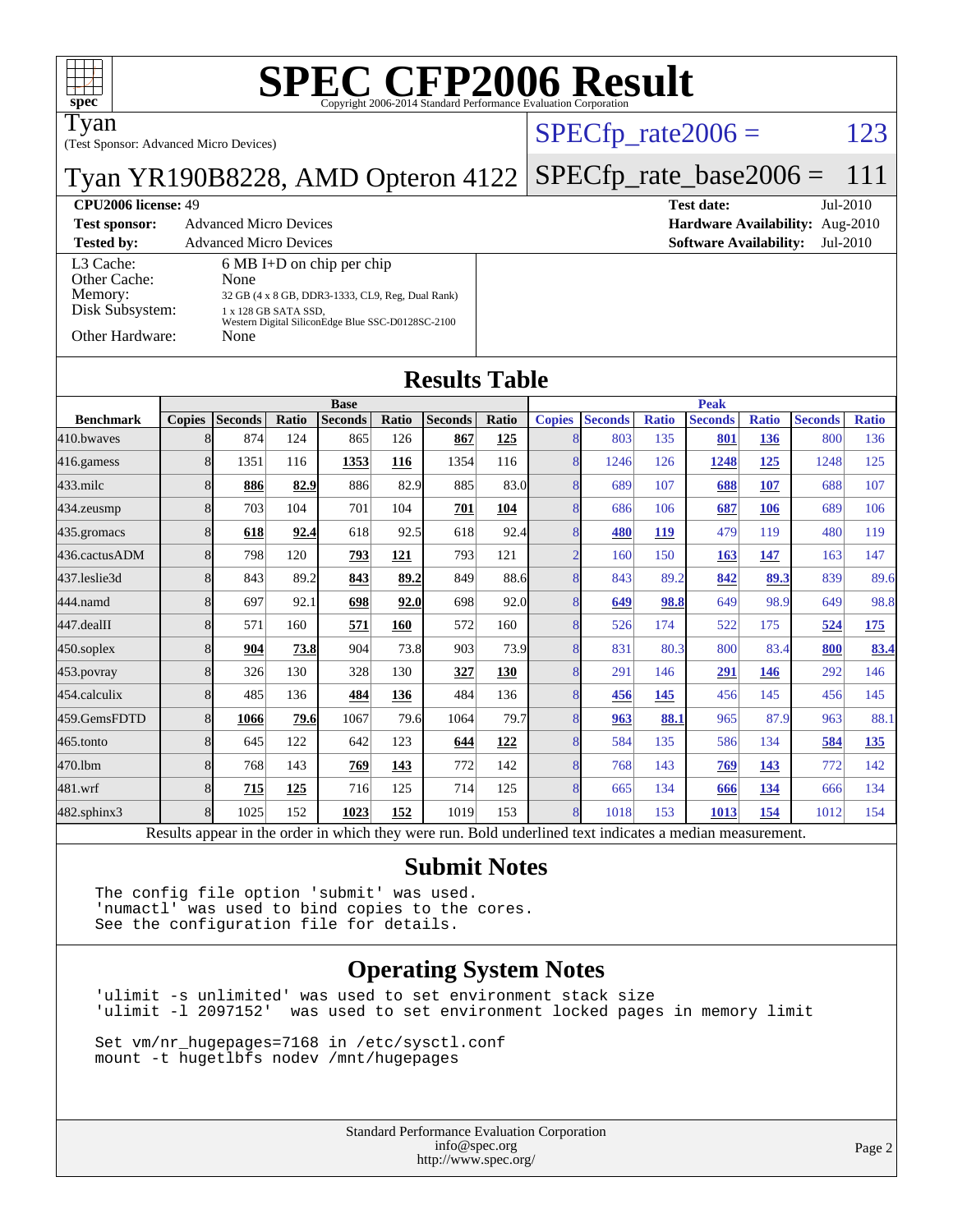

## **[SPEC CFP2006 Result](http://www.spec.org/auto/cpu2006/Docs/result-fields.html#SPECCFP2006Result)**

Tyan

(Test Sponsor: Advanced Micro Devices)

 $SPECTp_rate2006 = 123$ 

Tyan YR190B8228, AMD Opteron 4122 [SPECfp\\_rate\\_base2006 =](http://www.spec.org/auto/cpu2006/Docs/result-fields.html#SPECfpratebase2006) 111

**[Test sponsor:](http://www.spec.org/auto/cpu2006/Docs/result-fields.html#Testsponsor)** Advanced Micro Devices **Advanced Micro Devices [Hardware Availability:](http://www.spec.org/auto/cpu2006/Docs/result-fields.html#HardwareAvailability)** Aug-2010 **[Tested by:](http://www.spec.org/auto/cpu2006/Docs/result-fields.html#Testedby)** Advanced Micro Devices **[Software Availability:](http://www.spec.org/auto/cpu2006/Docs/result-fields.html#SoftwareAvailability)** Jul-2010

**[CPU2006 license:](http://www.spec.org/auto/cpu2006/Docs/result-fields.html#CPU2006license)** 49 **[Test date:](http://www.spec.org/auto/cpu2006/Docs/result-fields.html#Testdate)** Jul-2010

#### **[General Notes](http://www.spec.org/auto/cpu2006/Docs/result-fields.html#GeneralNotes)**

Environment variables set by runspec before the start of the run: HUGETLB\_LIMIT = "896" LD\_LIBRARY\_PATH = "/root/work/cpu2006/amd1002li-rate-libs-revC/64:/root/work/cpu2006/amd1002li-rate-libs-revC/32" OMP\_NUM\_THREADS = "4"

The x86 Open64 Compiler Suite is only available from (and supported by) AMD at <http://developer.amd.com/cpu/open64> Binaries were compiled on SLES10 SP2 with binutils 2.18

**[Base Compiler Invocation](http://www.spec.org/auto/cpu2006/Docs/result-fields.html#BaseCompilerInvocation)**

[C benchmarks](http://www.spec.org/auto/cpu2006/Docs/result-fields.html#Cbenchmarks): [opencc](http://www.spec.org/cpu2006/results/res2010q3/cpu2006-20100816-12932.flags.html#user_CCbase_Fopencc)

[C++ benchmarks:](http://www.spec.org/auto/cpu2006/Docs/result-fields.html#CXXbenchmarks) [openCC](http://www.spec.org/cpu2006/results/res2010q3/cpu2006-20100816-12932.flags.html#user_CXXbase_FopenCC)

[Fortran benchmarks](http://www.spec.org/auto/cpu2006/Docs/result-fields.html#Fortranbenchmarks): [openf95](http://www.spec.org/cpu2006/results/res2010q3/cpu2006-20100816-12932.flags.html#user_FCbase_Fopenf95)

[Benchmarks using both Fortran and C](http://www.spec.org/auto/cpu2006/Docs/result-fields.html#BenchmarksusingbothFortranandC): [opencc](http://www.spec.org/cpu2006/results/res2010q3/cpu2006-20100816-12932.flags.html#user_CC_FCbase_Fopencc) [openf95](http://www.spec.org/cpu2006/results/res2010q3/cpu2006-20100816-12932.flags.html#user_CC_FCbase_Fopenf95)

#### **[Base Portability Flags](http://www.spec.org/auto/cpu2006/Docs/result-fields.html#BasePortabilityFlags)**

| 410.bwaves: -DSPEC CPU LP64                           |                                                                |
|-------------------------------------------------------|----------------------------------------------------------------|
| 416.gamess: -DSPEC_CPU_LP64                           |                                                                |
| 433.milc: -DSPEC CPU LP64                             |                                                                |
| 434.zeusmp: - DSPEC_CPU_LP64                          |                                                                |
| 435.gromacs: - DSPEC_CPU_LP64                         |                                                                |
| 436.cactusADM: -DSPEC CPU LP64 -fno-second-underscore |                                                                |
| 437.leslie3d: -DSPEC_CPU LP64                         |                                                                |
| 444.namd: -DSPEC CPU LP64                             |                                                                |
| 447.dealII: -DSPEC CPU LP64                           |                                                                |
| 450.soplex: -DSPEC CPU LP64                           |                                                                |
| 453.povray: -DSPEC_CPU_LP64                           |                                                                |
| 454.calculix: -DSPEC CPU LP64                         |                                                                |
| 459.GemsFDTD: - DSPEC_CPU LP64                        |                                                                |
| 465.tonto: - DSPEC CPU LP64                           |                                                                |
| 470.1bm: - DSPEC CPU LP64                             |                                                                |
|                                                       | 481.wrf: -DSPEC_CPU_LP64 -DSPEC_CPU_LINUX -DSPEC_CPU_CASE_FLAG |
| -fno-second-underscore                                |                                                                |
| 482.sphinx3: -DSPEC CPU LP64                          |                                                                |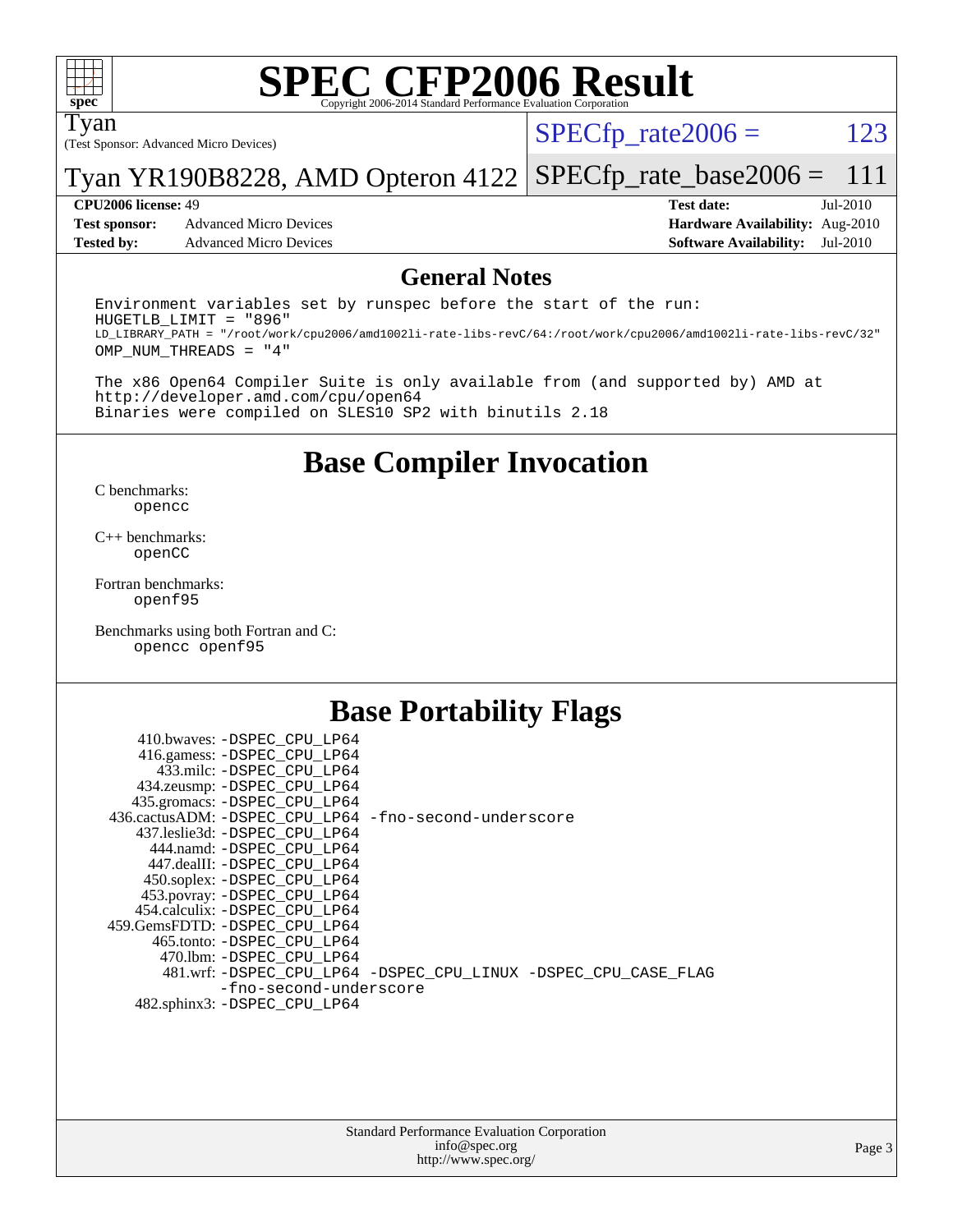

Tyan

## **[SPEC CFP2006 Result](http://www.spec.org/auto/cpu2006/Docs/result-fields.html#SPECCFP2006Result)**

 $SPECTp_rate2006 = 123$ 

Tyan YR190B8228, AMD Opteron 4122 [SPECfp\\_rate\\_base2006 =](http://www.spec.org/auto/cpu2006/Docs/result-fields.html#SPECfpratebase2006) 111

**[Test sponsor:](http://www.spec.org/auto/cpu2006/Docs/result-fields.html#Testsponsor)** Advanced Micro Devices **Advanced Micro Devices [Hardware Availability:](http://www.spec.org/auto/cpu2006/Docs/result-fields.html#HardwareAvailability)** Aug-2010 **[Tested by:](http://www.spec.org/auto/cpu2006/Docs/result-fields.html#Testedby)** Advanced Micro Devices **[Software Availability:](http://www.spec.org/auto/cpu2006/Docs/result-fields.html#SoftwareAvailability)** Jul-2010

(Test Sponsor: Advanced Micro Devices)

**[CPU2006 license:](http://www.spec.org/auto/cpu2006/Docs/result-fields.html#CPU2006license)** 49 **[Test date:](http://www.spec.org/auto/cpu2006/Docs/result-fields.html#Testdate)** Jul-2010

#### **[Base Optimization Flags](http://www.spec.org/auto/cpu2006/Docs/result-fields.html#BaseOptimizationFlags)**

[C benchmarks](http://www.spec.org/auto/cpu2006/Docs/result-fields.html#Cbenchmarks):

[-march=barcelona](http://www.spec.org/cpu2006/results/res2010q3/cpu2006-20100816-12932.flags.html#user_CCbase_F-march_8ea39521cada96f307a04d0b8b9c6ffb) [-mso](http://www.spec.org/cpu2006/results/res2010q3/cpu2006-20100816-12932.flags.html#user_CCbase_F-mso) [-Ofast](http://www.spec.org/cpu2006/results/res2010q3/cpu2006-20100816-12932.flags.html#user_CCbase_F-Ofast) [-OPT:malloc\\_alg=1](http://www.spec.org/cpu2006/results/res2010q3/cpu2006-20100816-12932.flags.html#user_CCbase_F-OPT:malloc_algorithm_58733815edefaa612c2ed769b716daa0) [-HP:bdt=2m](http://www.spec.org/cpu2006/results/res2010q3/cpu2006-20100816-12932.flags.html#user_CCbase_F-HUGEPAGE_99eaea9f74400395f9f16774d1aed5d7)

[C++ benchmarks:](http://www.spec.org/auto/cpu2006/Docs/result-fields.html#CXXbenchmarks)

[-march=barcelona](http://www.spec.org/cpu2006/results/res2010q3/cpu2006-20100816-12932.flags.html#user_CXXbase_F-march_8ea39521cada96f307a04d0b8b9c6ffb) [-mso](http://www.spec.org/cpu2006/results/res2010q3/cpu2006-20100816-12932.flags.html#user_CXXbase_F-mso) [-Ofast](http://www.spec.org/cpu2006/results/res2010q3/cpu2006-20100816-12932.flags.html#user_CXXbase_F-Ofast) [-static](http://www.spec.org/cpu2006/results/res2010q3/cpu2006-20100816-12932.flags.html#user_CXXbase_F-static) [-INLINE:aggressive=on](http://www.spec.org/cpu2006/results/res2010q3/cpu2006-20100816-12932.flags.html#user_CXXbase_F-INLINE:aggressive_e14807c0a1e56a6a83cb25ab07c7ae8a) [-OPT:malloc\\_alg=1](http://www.spec.org/cpu2006/results/res2010q3/cpu2006-20100816-12932.flags.html#user_CXXbase_F-OPT:malloc_algorithm_58733815edefaa612c2ed769b716daa0) [-HP:bdt=2m](http://www.spec.org/cpu2006/results/res2010q3/cpu2006-20100816-12932.flags.html#user_CXXbase_F-HUGEPAGE_99eaea9f74400395f9f16774d1aed5d7)

[Fortran benchmarks](http://www.spec.org/auto/cpu2006/Docs/result-fields.html#Fortranbenchmarks): [-march=barcelona](http://www.spec.org/cpu2006/results/res2010q3/cpu2006-20100816-12932.flags.html#user_FCbase_F-march_8ea39521cada96f307a04d0b8b9c6ffb) [-mso](http://www.spec.org/cpu2006/results/res2010q3/cpu2006-20100816-12932.flags.html#user_FCbase_F-mso) [-Ofast](http://www.spec.org/cpu2006/results/res2010q3/cpu2006-20100816-12932.flags.html#user_FCbase_F-Ofast) [-HP](http://www.spec.org/cpu2006/results/res2010q3/cpu2006-20100816-12932.flags.html#user_FCbase_F-HUGEPAGE_5df7ddc958063186306345596c5e7dc3)

[Benchmarks using both Fortran and C](http://www.spec.org/auto/cpu2006/Docs/result-fields.html#BenchmarksusingbothFortranandC): [-march=barcelona](http://www.spec.org/cpu2006/results/res2010q3/cpu2006-20100816-12932.flags.html#user_CC_FCbase_F-march_8ea39521cada96f307a04d0b8b9c6ffb) [-mso](http://www.spec.org/cpu2006/results/res2010q3/cpu2006-20100816-12932.flags.html#user_CC_FCbase_F-mso) [-Ofast](http://www.spec.org/cpu2006/results/res2010q3/cpu2006-20100816-12932.flags.html#user_CC_FCbase_F-Ofast) [-OPT:malloc\\_alg=1](http://www.spec.org/cpu2006/results/res2010q3/cpu2006-20100816-12932.flags.html#user_CC_FCbase_F-OPT:malloc_algorithm_58733815edefaa612c2ed769b716daa0) [-HP:bdt=2m](http://www.spec.org/cpu2006/results/res2010q3/cpu2006-20100816-12932.flags.html#user_CC_FCbase_F-HUGEPAGE_99eaea9f74400395f9f16774d1aed5d7) [-HP](http://www.spec.org/cpu2006/results/res2010q3/cpu2006-20100816-12932.flags.html#user_CC_FCbase_F-HUGEPAGE_5df7ddc958063186306345596c5e7dc3)

### **[Peak Compiler Invocation](http://www.spec.org/auto/cpu2006/Docs/result-fields.html#PeakCompilerInvocation)**

[C benchmarks](http://www.spec.org/auto/cpu2006/Docs/result-fields.html#Cbenchmarks): [opencc](http://www.spec.org/cpu2006/results/res2010q3/cpu2006-20100816-12932.flags.html#user_CCpeak_Fopencc)

[C++ benchmarks:](http://www.spec.org/auto/cpu2006/Docs/result-fields.html#CXXbenchmarks) [openCC](http://www.spec.org/cpu2006/results/res2010q3/cpu2006-20100816-12932.flags.html#user_CXXpeak_FopenCC)

[Fortran benchmarks](http://www.spec.org/auto/cpu2006/Docs/result-fields.html#Fortranbenchmarks): [openf95](http://www.spec.org/cpu2006/results/res2010q3/cpu2006-20100816-12932.flags.html#user_FCpeak_Fopenf95)

[Benchmarks using both Fortran and C](http://www.spec.org/auto/cpu2006/Docs/result-fields.html#BenchmarksusingbothFortranandC): [opencc](http://www.spec.org/cpu2006/results/res2010q3/cpu2006-20100816-12932.flags.html#user_CC_FCpeak_Fopencc) [openf95](http://www.spec.org/cpu2006/results/res2010q3/cpu2006-20100816-12932.flags.html#user_CC_FCpeak_Fopenf95)

## **[Peak Portability Flags](http://www.spec.org/auto/cpu2006/Docs/result-fields.html#PeakPortabilityFlags)**

| 410.bwaves: -DSPEC CPU LP64                           |                                                                |
|-------------------------------------------------------|----------------------------------------------------------------|
| 416.gamess: -DSPEC_CPU_LP64                           |                                                                |
| 433.milc: -DSPEC CPU LP64                             |                                                                |
| 434.zeusmp: -DSPEC_CPU_LP64                           |                                                                |
| 435.gromacs: -DSPEC_CPU_LP64                          |                                                                |
| 436.cactusADM: -DSPEC CPU LP64 -fno-second-underscore |                                                                |
| 437.leslie3d: -DSPEC CPU LP64                         |                                                                |
| 444.namd: -DSPEC CPU LP64                             |                                                                |
| 453.povray: -DSPEC_CPU_LP64                           |                                                                |
| 454.calculix: - DSPEC CPU LP64                        |                                                                |
| 459.GemsFDTD: -DSPEC CPU LP64                         |                                                                |
| 465.tonto: - DSPEC CPU LP64                           |                                                                |
| 470.1bm: - DSPEC CPU LP64                             |                                                                |
|                                                       | 481.wrf: -DSPEC_CPU_LP64 -DSPEC_CPU_LINUX -DSPEC_CPU_CASE_FLAG |
| -fno-second-underscore                                |                                                                |
| 482.sphinx3: -DSPEC CPU LP64                          |                                                                |
|                                                       |                                                                |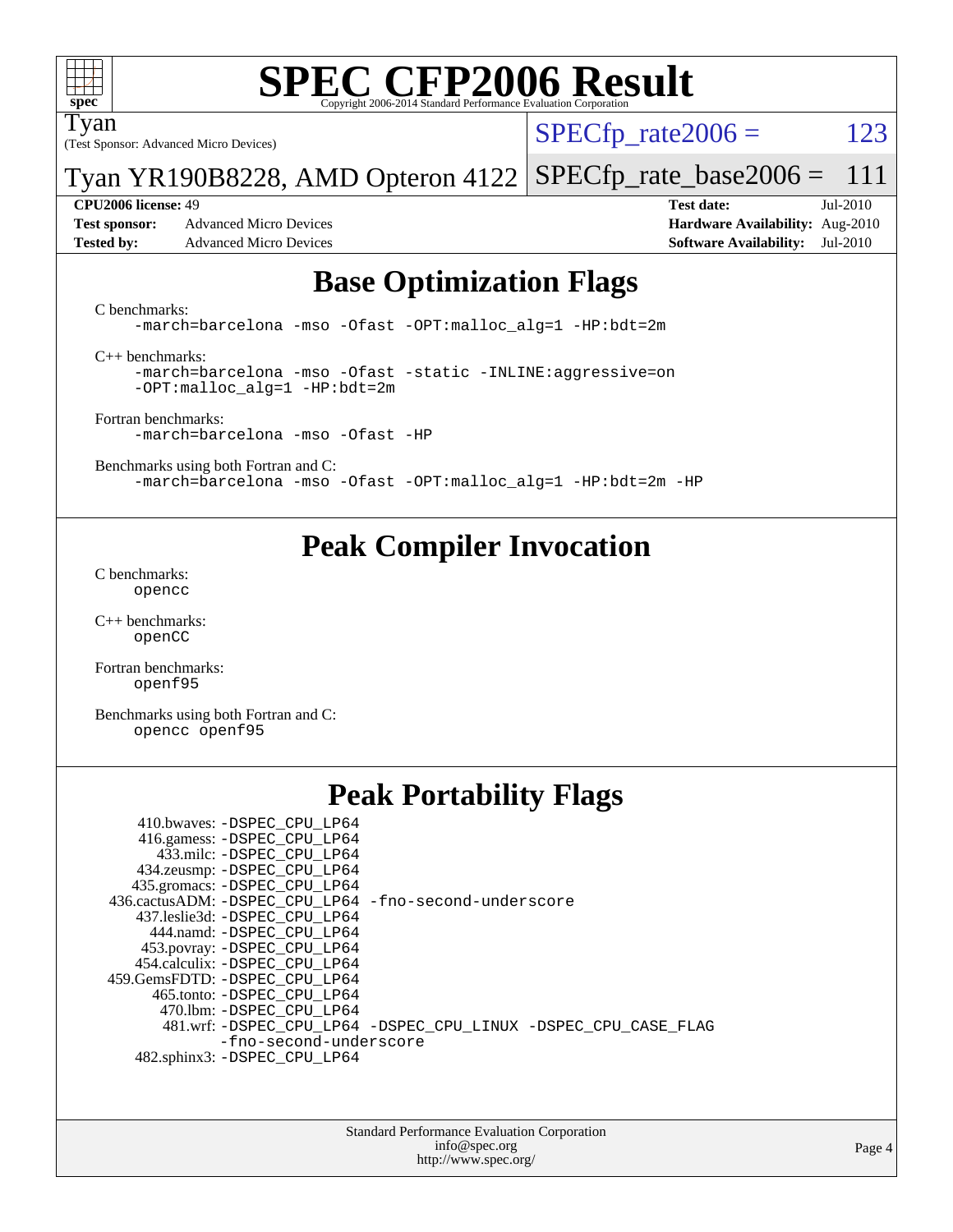

Tyan

# **[SPEC CFP2006 Result](http://www.spec.org/auto/cpu2006/Docs/result-fields.html#SPECCFP2006Result)**

(Test Sponsor: Advanced Micro Devices)

 $SPECTp\_rate2006 = 123$ 

Tyan YR190B8228, AMD Opteron 4122 [SPECfp\\_rate\\_base2006 =](http://www.spec.org/auto/cpu2006/Docs/result-fields.html#SPECfpratebase2006) 111

**[Test sponsor:](http://www.spec.org/auto/cpu2006/Docs/result-fields.html#Testsponsor)** Advanced Micro Devices **Advanced Micro Devices [Hardware Availability:](http://www.spec.org/auto/cpu2006/Docs/result-fields.html#HardwareAvailability)** Aug-2010 **[Tested by:](http://www.spec.org/auto/cpu2006/Docs/result-fields.html#Testedby)** Advanced Micro Devices **[Software Availability:](http://www.spec.org/auto/cpu2006/Docs/result-fields.html#SoftwareAvailability)** Jul-2010

**[CPU2006 license:](http://www.spec.org/auto/cpu2006/Docs/result-fields.html#CPU2006license)** 49 **[Test date:](http://www.spec.org/auto/cpu2006/Docs/result-fields.html#Testdate)** Jul-2010

## **[Peak Optimization Flags](http://www.spec.org/auto/cpu2006/Docs/result-fields.html#PeakOptimizationFlags)**

#### [C benchmarks](http://www.spec.org/auto/cpu2006/Docs/result-fields.html#Cbenchmarks):

 433.milc: [-march=barcelona](http://www.spec.org/cpu2006/results/res2010q3/cpu2006-20100816-12932.flags.html#user_peakCCLD433_milc_F-march_8ea39521cada96f307a04d0b8b9c6ffb) [-mso](http://www.spec.org/cpu2006/results/res2010q3/cpu2006-20100816-12932.flags.html#user_peakCCLD433_milc_F-mso) [-Ofast](http://www.spec.org/cpu2006/results/res2010q3/cpu2006-20100816-12932.flags.html#user_peakCOPTIMIZE433_milc_F-Ofast) [-CG:movnti=1](http://www.spec.org/cpu2006/results/res2010q3/cpu2006-20100816-12932.flags.html#user_peakCOPTIMIZE433_milc_F-CG:movnti_c5191dc1f6da57382570e339f0143b6b) [-CG:local\\_sched\\_alg=1](http://www.spec.org/cpu2006/results/res2010q3/cpu2006-20100816-12932.flags.html#user_peakCOPTIMIZE433_milc_F-CG:local_sched_alg_2175ca61f1a2717f1ec57b14995b9e7a) [-CG:locs\\_shallow\\_depth=1](http://www.spec.org/cpu2006/results/res2010q3/cpu2006-20100816-12932.flags.html#user_peakCOPTIMIZE433_milc_F-CG:locs_shallow_depth_ec0a53d3def1c53dcd5985fc16cc23f2) [-HP:bdt=2m:heap=2m](http://www.spec.org/cpu2006/results/res2010q3/cpu2006-20100816-12932.flags.html#user_peakCOPTIMIZE433_milc_F-HUGEPAGE_855e97383b49831f390a2af16fe7202f) [-LNO:prefetch=3](http://www.spec.org/cpu2006/results/res2010q3/cpu2006-20100816-12932.flags.html#user_peakCOPTIMIZE433_milc_F-LNO:prefetch_73b5a9400a8f80d6e23f06aa34f07c5f)

 $470$ .lbm: basepeak = yes

 482.sphinx3: [-march=barcelona](http://www.spec.org/cpu2006/results/res2010q3/cpu2006-20100816-12932.flags.html#user_peakCCLD482_sphinx3_F-march_8ea39521cada96f307a04d0b8b9c6ffb) [-mso](http://www.spec.org/cpu2006/results/res2010q3/cpu2006-20100816-12932.flags.html#user_peakCCLD482_sphinx3_F-mso) [-fb\\_create fbdata](http://www.spec.org/cpu2006/results/res2010q3/cpu2006-20100816-12932.flags.html#user_peakPASS1_CFLAGSPASS1_LDFLAGS482_sphinx3_F-fb_create_filename)(pass 1) [-fb\\_opt fbdata](http://www.spec.org/cpu2006/results/res2010q3/cpu2006-20100816-12932.flags.html#user_peakPASS2_CFLAGSPASS2_LDFLAGS482_sphinx3_F-fb_opt_filename)(pass 2) [-Ofast](http://www.spec.org/cpu2006/results/res2010q3/cpu2006-20100816-12932.flags.html#user_peakCOPTIMIZE482_sphinx3_F-Ofast) [-OPT:malloc\\_alg=2](http://www.spec.org/cpu2006/results/res2010q3/cpu2006-20100816-12932.flags.html#user_peakCOPTIMIZE482_sphinx3_F-OPT:malloc_algorithm_e62903d0840423b2a5cd674766328c33) [-CG:sse\\_cse\\_regs=0](http://www.spec.org/cpu2006/results/res2010q3/cpu2006-20100816-12932.flags.html#user_peakCOPTIMIZE482_sphinx3_F-CG:sse_cse_regs_7df8d7006fcaae90aa34e4c541216ae1) [-CG:locs\\_shallow\\_depth=1](http://www.spec.org/cpu2006/results/res2010q3/cpu2006-20100816-12932.flags.html#user_peakCOPTIMIZE482_sphinx3_F-CG:locs_shallow_depth_ec0a53d3def1c53dcd5985fc16cc23f2) [-CG:cmp\\_peep=on](http://www.spec.org/cpu2006/results/res2010q3/cpu2006-20100816-12932.flags.html#user_peakCOPTIMIZE482_sphinx3_F-CG:cmp_peep_ab90c979e95bee1f1f617a32622424ed) [-CG:local\\_sched\\_alg=1](http://www.spec.org/cpu2006/results/res2010q3/cpu2006-20100816-12932.flags.html#user_peakCOPTIMIZE482_sphinx3_F-CG:local_sched_alg_2175ca61f1a2717f1ec57b14995b9e7a) [-INLINE:aggressive=on](http://www.spec.org/cpu2006/results/res2010q3/cpu2006-20100816-12932.flags.html#user_peakCOPTIMIZE482_sphinx3_F-INLINE:aggressive_e14807c0a1e56a6a83cb25ab07c7ae8a)

#### [C++ benchmarks:](http://www.spec.org/auto/cpu2006/Docs/result-fields.html#CXXbenchmarks)

 444.namd: [-march=barcelona](http://www.spec.org/cpu2006/results/res2010q3/cpu2006-20100816-12932.flags.html#user_peakCXXLD444_namd_F-march_8ea39521cada96f307a04d0b8b9c6ffb) [-mso](http://www.spec.org/cpu2006/results/res2010q3/cpu2006-20100816-12932.flags.html#user_peakCXXLD444_namd_F-mso) [-fb\\_create fbdata](http://www.spec.org/cpu2006/results/res2010q3/cpu2006-20100816-12932.flags.html#user_peakPASS1_CXXFLAGSPASS1_LDFLAGS444_namd_F-fb_create_filename)(pass 1) [-fb\\_opt fbdata](http://www.spec.org/cpu2006/results/res2010q3/cpu2006-20100816-12932.flags.html#user_peakPASS2_CXXFLAGSPASS2_LDFLAGS444_namd_F-fb_opt_filename)(pass 2) [-Ofast](http://www.spec.org/cpu2006/results/res2010q3/cpu2006-20100816-12932.flags.html#user_peakCXXOPTIMIZE444_namd_F-Ofast) [-LNO:ignore\\_feedback=off](http://www.spec.org/cpu2006/results/res2010q3/cpu2006-20100816-12932.flags.html#user_peakCXXOPTIMIZE444_namd_F-LNO:ignore_feedback_1d6d06f39185b277a955c10dfd0a9a73) [-CG:local\\_sched\\_alg=2](http://www.spec.org/cpu2006/results/res2010q3/cpu2006-20100816-12932.flags.html#user_peakCXXOPTIMIZE444_namd_F-CG:local_sched_alg_7e9cde87db6e5e7117cdd873e1f958ca) [-CG:load\\_exe=0](http://www.spec.org/cpu2006/results/res2010q3/cpu2006-20100816-12932.flags.html#user_peakCXXOPTIMIZE444_namd_F-CG:load_exe_274d025dc8e91b4834366e9e44cd78e3) [-CG:compute\\_to=on](http://www.spec.org/cpu2006/results/res2010q3/cpu2006-20100816-12932.flags.html#user_peakCXXOPTIMIZE444_namd_F-CG:compute_to_596c30b399a79f0675b006ae34a185eb) [-OPT:unroll\\_size=256](http://www.spec.org/cpu2006/results/res2010q3/cpu2006-20100816-12932.flags.html#user_peakCXXOPTIMIZE444_namd_F-OPT:unroll_size_dfa492f42f50f580c3837c8b22d14f27) [-fno-exceptions](http://www.spec.org/cpu2006/results/res2010q3/cpu2006-20100816-12932.flags.html#user_peakCXXOPTIMIZE444_namd_F-fexceptions) [-HP:bdt=2m:heap=2m](http://www.spec.org/cpu2006/results/res2010q3/cpu2006-20100816-12932.flags.html#user_peakCXXOPTIMIZE444_namd_F-HUGEPAGE_855e97383b49831f390a2af16fe7202f)

 447.dealII: [-march=barcelona](http://www.spec.org/cpu2006/results/res2010q3/cpu2006-20100816-12932.flags.html#user_peakCXXLD447_dealII_F-march_8ea39521cada96f307a04d0b8b9c6ffb) [-mso](http://www.spec.org/cpu2006/results/res2010q3/cpu2006-20100816-12932.flags.html#user_peakCXXLD447_dealII_F-mso) [-Ofast](http://www.spec.org/cpu2006/results/res2010q3/cpu2006-20100816-12932.flags.html#user_peakCXXOPTIMIZE447_dealII_F-Ofast) [-static](http://www.spec.org/cpu2006/results/res2010q3/cpu2006-20100816-12932.flags.html#user_peakCXXOPTIMIZE447_dealII_F-static) [-INLINE:aggressive=on](http://www.spec.org/cpu2006/results/res2010q3/cpu2006-20100816-12932.flags.html#user_peakCXXOPTIMIZE447_dealII_F-INLINE:aggressive_e14807c0a1e56a6a83cb25ab07c7ae8a) [-LNO:opt=0](http://www.spec.org/cpu2006/results/res2010q3/cpu2006-20100816-12932.flags.html#user_peakCXXOPTIMIZE447_dealII_F-LNO:opt_b91e8b13d06f45039299c6496cc69a5f) [-fno-emit-exceptions](http://www.spec.org/cpu2006/results/res2010q3/cpu2006-20100816-12932.flags.html#user_peakCXXOPTIMIZE447_dealII_F-fno-emit-exceptions) [-m32](http://www.spec.org/cpu2006/results/res2010q3/cpu2006-20100816-12932.flags.html#user_peakCXXOPTIMIZE447_dealII_F-m32) [-OPT:unroll\\_times\\_max=8](http://www.spec.org/cpu2006/results/res2010q3/cpu2006-20100816-12932.flags.html#user_peakCXXOPTIMIZE447_dealII_F-OPT:unroll_times_max_1ad8852298ca2c36a68b2d007aae0e22) [-OPT:unroll\\_size=256](http://www.spec.org/cpu2006/results/res2010q3/cpu2006-20100816-12932.flags.html#user_peakCXXOPTIMIZE447_dealII_F-OPT:unroll_size_dfa492f42f50f580c3837c8b22d14f27) [-OPT:unroll\\_level=2](http://www.spec.org/cpu2006/results/res2010q3/cpu2006-20100816-12932.flags.html#user_peakCXXOPTIMIZE447_dealII_F-OPT:unroll_level_2cd767e66711a193dd7aad8ffe1e4d20) [-HP:bdt=2m:heap=2m](http://www.spec.org/cpu2006/results/res2010q3/cpu2006-20100816-12932.flags.html#user_peakCXXOPTIMIZE447_dealII_F-HUGEPAGE_855e97383b49831f390a2af16fe7202f) [-GRA:unspill=on](http://www.spec.org/cpu2006/results/res2010q3/cpu2006-20100816-12932.flags.html#user_peakCXXOPTIMIZE447_dealII_F-GRA:unspill_1a6c98043856890311246be72b057593) [-CG:cmp\\_peep=on](http://www.spec.org/cpu2006/results/res2010q3/cpu2006-20100816-12932.flags.html#user_peakCXXOPTIMIZE447_dealII_F-CG:cmp_peep_ab90c979e95bee1f1f617a32622424ed) [-TENV:frame\\_pointer=off](http://www.spec.org/cpu2006/results/res2010q3/cpu2006-20100816-12932.flags.html#user_peakCXXOPTIMIZE447_dealII_F-TENV:frame_pointer_2e92068e13bfe2cecb58286df627594f)

 450.soplex: [-march=barcelona](http://www.spec.org/cpu2006/results/res2010q3/cpu2006-20100816-12932.flags.html#user_peakCXXLD450_soplex_F-march_8ea39521cada96f307a04d0b8b9c6ffb) [-mso](http://www.spec.org/cpu2006/results/res2010q3/cpu2006-20100816-12932.flags.html#user_peakCXXLD450_soplex_F-mso) [-fb\\_create fbdata](http://www.spec.org/cpu2006/results/res2010q3/cpu2006-20100816-12932.flags.html#user_peakPASS1_CXXFLAGSPASS1_LDFLAGS450_soplex_F-fb_create_filename)(pass 1)  $-fb$  opt fbdata(pass 2) [-O3](http://www.spec.org/cpu2006/results/res2010q3/cpu2006-20100816-12932.flags.html#user_peakCXXOPTIMIZE450_soplex_F-O3) [-INLINE:aggressive=on](http://www.spec.org/cpu2006/results/res2010q3/cpu2006-20100816-12932.flags.html#user_peakCXXOPTIMIZE450_soplex_F-INLINE:aggressive_e14807c0a1e56a6a83cb25ab07c7ae8a) [-OPT:IEEE\\_arith=3](http://www.spec.org/cpu2006/results/res2010q3/cpu2006-20100816-12932.flags.html#user_peakCXXOPTIMIZE450_soplex_F-OPT:IEEE_arith_deed7f378bba536bb15e5525c2cfff5d) [-OPT:IEEE\\_NaN\\_Inf=off](http://www.spec.org/cpu2006/results/res2010q3/cpu2006-20100816-12932.flags.html#user_peakCXXOPTIMIZE450_soplex_F-OPT:IEEE_NaN_Inf_a80561cd0dc061d93d55cc50467065f5) [-OPT:fold\\_unsigned\\_relops=on](http://www.spec.org/cpu2006/results/res2010q3/cpu2006-20100816-12932.flags.html#user_peakCXXOPTIMIZE450_soplex_F-OPT:fold_unsigned_relops_3472896f4df6f05453f457c244d9ad64) [-OPT:malloc\\_alg=1](http://www.spec.org/cpu2006/results/res2010q3/cpu2006-20100816-12932.flags.html#user_peakCXXOPTIMIZE450_soplex_F-OPT:malloc_algorithm_58733815edefaa612c2ed769b716daa0) [-CG:load\\_exe=0](http://www.spec.org/cpu2006/results/res2010q3/cpu2006-20100816-12932.flags.html#user_peakCXXOPTIMIZE450_soplex_F-CG:load_exe_274d025dc8e91b4834366e9e44cd78e3) [-fno-exceptions](http://www.spec.org/cpu2006/results/res2010q3/cpu2006-20100816-12932.flags.html#user_peakCXXOPTIMIZE450_soplex_F-fexceptions) [-m32](http://www.spec.org/cpu2006/results/res2010q3/cpu2006-20100816-12932.flags.html#user_peakCXXOPTIMIZE450_soplex_F-m32) [-HP:bdt=2m](http://www.spec.org/cpu2006/results/res2010q3/cpu2006-20100816-12932.flags.html#user_peakCXXOPTIMIZE450_soplex_F-HUGEPAGE_99eaea9f74400395f9f16774d1aed5d7)

 453.povray: [-march=barcelona](http://www.spec.org/cpu2006/results/res2010q3/cpu2006-20100816-12932.flags.html#user_peakCXXLD453_povray_F-march_8ea39521cada96f307a04d0b8b9c6ffb) [-mso](http://www.spec.org/cpu2006/results/res2010q3/cpu2006-20100816-12932.flags.html#user_peakCXXLD453_povray_F-mso) [-fb\\_create fbdata](http://www.spec.org/cpu2006/results/res2010q3/cpu2006-20100816-12932.flags.html#user_peakPASS1_CXXFLAGSPASS1_LDFLAGS453_povray_F-fb_create_filename)(pass 1) -fb opt fbdata(pass 2) [-Ofast](http://www.spec.org/cpu2006/results/res2010q3/cpu2006-20100816-12932.flags.html#user_peakCXXOPTIMIZE453_povray_F-Ofast) [-INLINE:aggressive=on](http://www.spec.org/cpu2006/results/res2010q3/cpu2006-20100816-12932.flags.html#user_peakCXXOPTIMIZE453_povray_F-INLINE:aggressive_e14807c0a1e56a6a83cb25ab07c7ae8a)

[Fortran benchmarks](http://www.spec.org/auto/cpu2006/Docs/result-fields.html#Fortranbenchmarks):

 410.bwaves: [-march=barcelona](http://www.spec.org/cpu2006/results/res2010q3/cpu2006-20100816-12932.flags.html#user_peakFCLD410_bwaves_F-march_8ea39521cada96f307a04d0b8b9c6ffb) [-mso](http://www.spec.org/cpu2006/results/res2010q3/cpu2006-20100816-12932.flags.html#user_peakFCLD410_bwaves_F-mso) [-O3](http://www.spec.org/cpu2006/results/res2010q3/cpu2006-20100816-12932.flags.html#user_peakFOPTIMIZE410_bwaves_F-O3) [-OPT:Ofast](http://www.spec.org/cpu2006/results/res2010q3/cpu2006-20100816-12932.flags.html#user_peakFOPTIMIZE410_bwaves_F-OPT:Ofast) [-OPT:treeheight=on](http://www.spec.org/cpu2006/results/res2010q3/cpu2006-20100816-12932.flags.html#user_peakFOPTIMIZE410_bwaves_F-OPT:treeheight_cfc70e9aefb9f92101ba198ff7377f7c) [-LNO:blocking=off](http://www.spec.org/cpu2006/results/res2010q3/cpu2006-20100816-12932.flags.html#user_peakFOPTIMIZE410_bwaves_F-LNO:blocking_806f5758a3ec85ed57cd5625787129f2) [-LNO:prefetch\\_ahead=5](http://www.spec.org/cpu2006/results/res2010q3/cpu2006-20100816-12932.flags.html#user_peakFOPTIMIZE410_bwaves_F-LNO:prefetch_ahead_c59c70d489a430be6e6f849be2b84ce8) [-LNO:ignore\\_feedback=off](http://www.spec.org/cpu2006/results/res2010q3/cpu2006-20100816-12932.flags.html#user_peakFOPTIMIZE410_bwaves_F-LNO:ignore_feedback_1d6d06f39185b277a955c10dfd0a9a73) [-WOPT:aggstr=0](http://www.spec.org/cpu2006/results/res2010q3/cpu2006-20100816-12932.flags.html#user_peakFOPTIMIZE410_bwaves_F-WOPT:aggstr_e9f678663e612582e440992a3901d0b4) [-HP:bdt=2m:heap=2m](http://www.spec.org/cpu2006/results/res2010q3/cpu2006-20100816-12932.flags.html#user_peakFOPTIMIZE410_bwaves_F-HUGEPAGE_855e97383b49831f390a2af16fe7202f) [-CG:cmp\\_peep=on](http://www.spec.org/cpu2006/results/res2010q3/cpu2006-20100816-12932.flags.html#user_peakFOPTIMIZE410_bwaves_F-CG:cmp_peep_ab90c979e95bee1f1f617a32622424ed)

 416.gamess: [-march=barcelona](http://www.spec.org/cpu2006/results/res2010q3/cpu2006-20100816-12932.flags.html#user_peakFCLD416_gamess_F-march_8ea39521cada96f307a04d0b8b9c6ffb) [-mso](http://www.spec.org/cpu2006/results/res2010q3/cpu2006-20100816-12932.flags.html#user_peakFCLD416_gamess_F-mso) [-fb\\_create fbdata](http://www.spec.org/cpu2006/results/res2010q3/cpu2006-20100816-12932.flags.html#user_peakPASS1_FFLAGSPASS1_LDFLAGS416_gamess_F-fb_create_filename)(pass 1) [-fb\\_opt fbdata](http://www.spec.org/cpu2006/results/res2010q3/cpu2006-20100816-12932.flags.html#user_peakPASS2_FFLAGSPASS2_LDFLAGS416_gamess_F-fb_opt_filename)(pass 2) [-O3](http://www.spec.org/cpu2006/results/res2010q3/cpu2006-20100816-12932.flags.html#user_peakFOPTIMIZE416_gamess_F-O3) [-LNO:fu=6](http://www.spec.org/cpu2006/results/res2010q3/cpu2006-20100816-12932.flags.html#user_peakFOPTIMIZE416_gamess_F-LNO:full_unroll_3286c2d175e5cd3c391f9ebb1917057c) [-LNO:blocking=0](http://www.spec.org/cpu2006/results/res2010q3/cpu2006-20100816-12932.flags.html#user_peakFOPTIMIZE416_gamess_F-LNO:blocking_f05bf6a7a6c1d0fdc72c448778ff5994) [-LNO:prefetch=0](http://www.spec.org/cpu2006/results/res2010q3/cpu2006-20100816-12932.flags.html#user_peakFOPTIMIZE416_gamess_F-LNO:prefetch_697fbd9f9feab3edac5397fc7beec995) [-OPT:Ofast](http://www.spec.org/cpu2006/results/res2010q3/cpu2006-20100816-12932.flags.html#user_peakFOPTIMIZE416_gamess_F-OPT:Ofast) [-OPT:ro=3](http://www.spec.org/cpu2006/results/res2010q3/cpu2006-20100816-12932.flags.html#user_peakFOPTIMIZE416_gamess_F-OPT:ro_df424ac2b688fef46f512566ef2e1c44) [-OPT:unroll\\_size=256](http://www.spec.org/cpu2006/results/res2010q3/cpu2006-20100816-12932.flags.html#user_peakFOPTIMIZE416_gamess_F-OPT:unroll_size_dfa492f42f50f580c3837c8b22d14f27) [-HP:bdt=2m:heap=2m](http://www.spec.org/cpu2006/results/res2010q3/cpu2006-20100816-12932.flags.html#user_peakFOPTIMIZE416_gamess_F-HUGEPAGE_855e97383b49831f390a2af16fe7202f)

```
 434.zeusmp: -march=barcelona -mso -Ofast -LNO:blocking=off
   -LNO:interchange=off -OPT:treeheight=on -OPT:unroll_size=256
   -CG:cmp_peep=on -GRA:prioritize_by_density=on -HP
```
Continued on next page